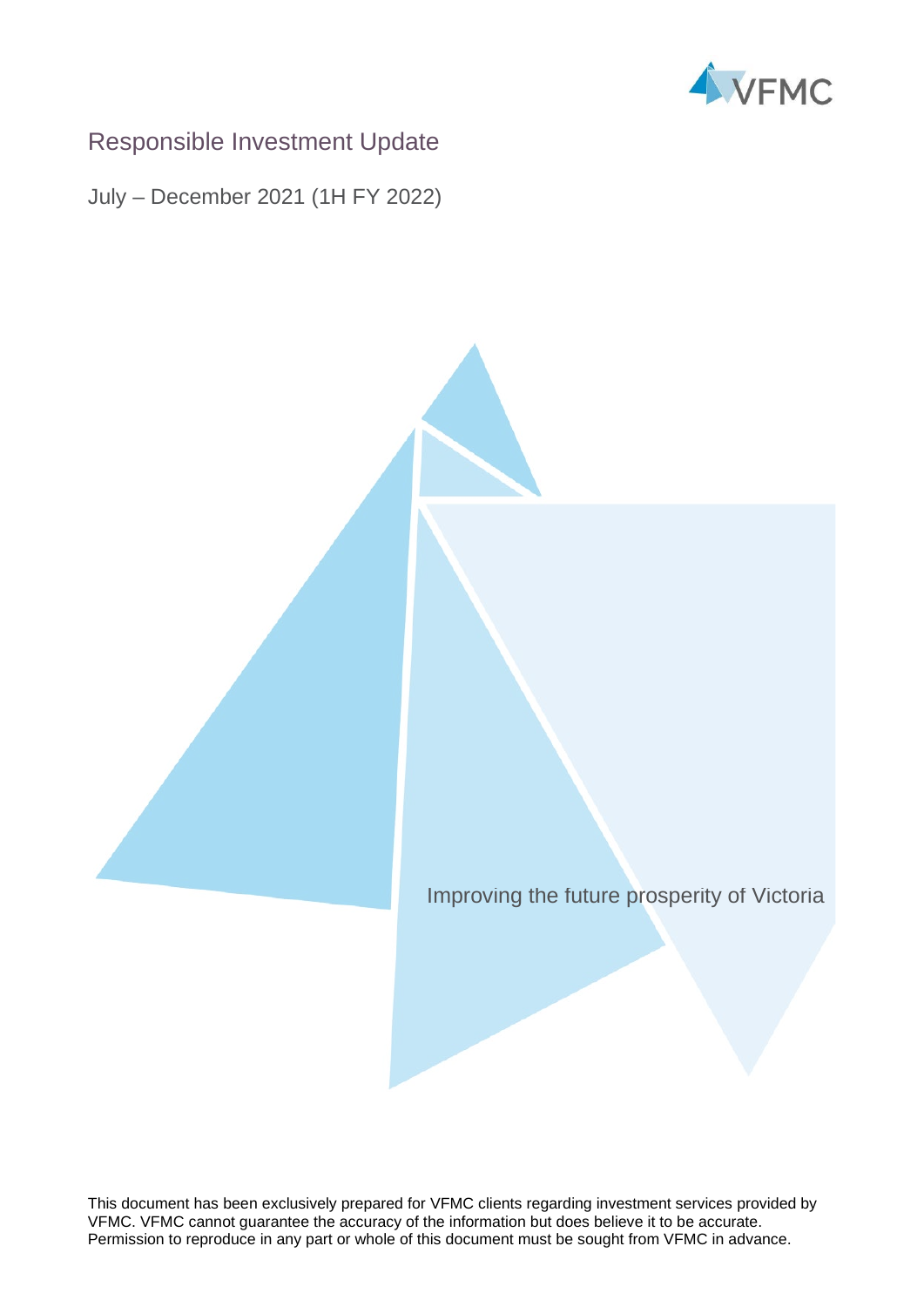

# 1 Contents

| 1 | <b>Contents</b>                              | 1              |
|---|----------------------------------------------|----------------|
| 2 | Responsible Investment Snapshot - 1H FY2022  | $\overline{2}$ |
| 3 | Approach to Investment Stewardship           | 3              |
| 4 | <b>Spotlight on Priority ESG Themes</b>      | 5              |
|   | <b>Strong Governance and Company Culture</b> | 5              |
|   | <b>Climate Risk</b>                          | 6              |
|   | Modern Slavery                               | 7              |
|   | Occupational Health & Safety                 | 8              |
|   | Diversity and Inclusion                      | 8              |
|   | <b>Cultural Heritage</b>                     | 8              |
| 5 | <b>Driving ESG Integration</b>               | 9              |
|   | <b>ESG Working Group</b>                     | 9              |
|   | Continuous ESG Improvement                   | 9              |
|   | Roadmap to Net Zero                          | 10             |
|   |                                              |                |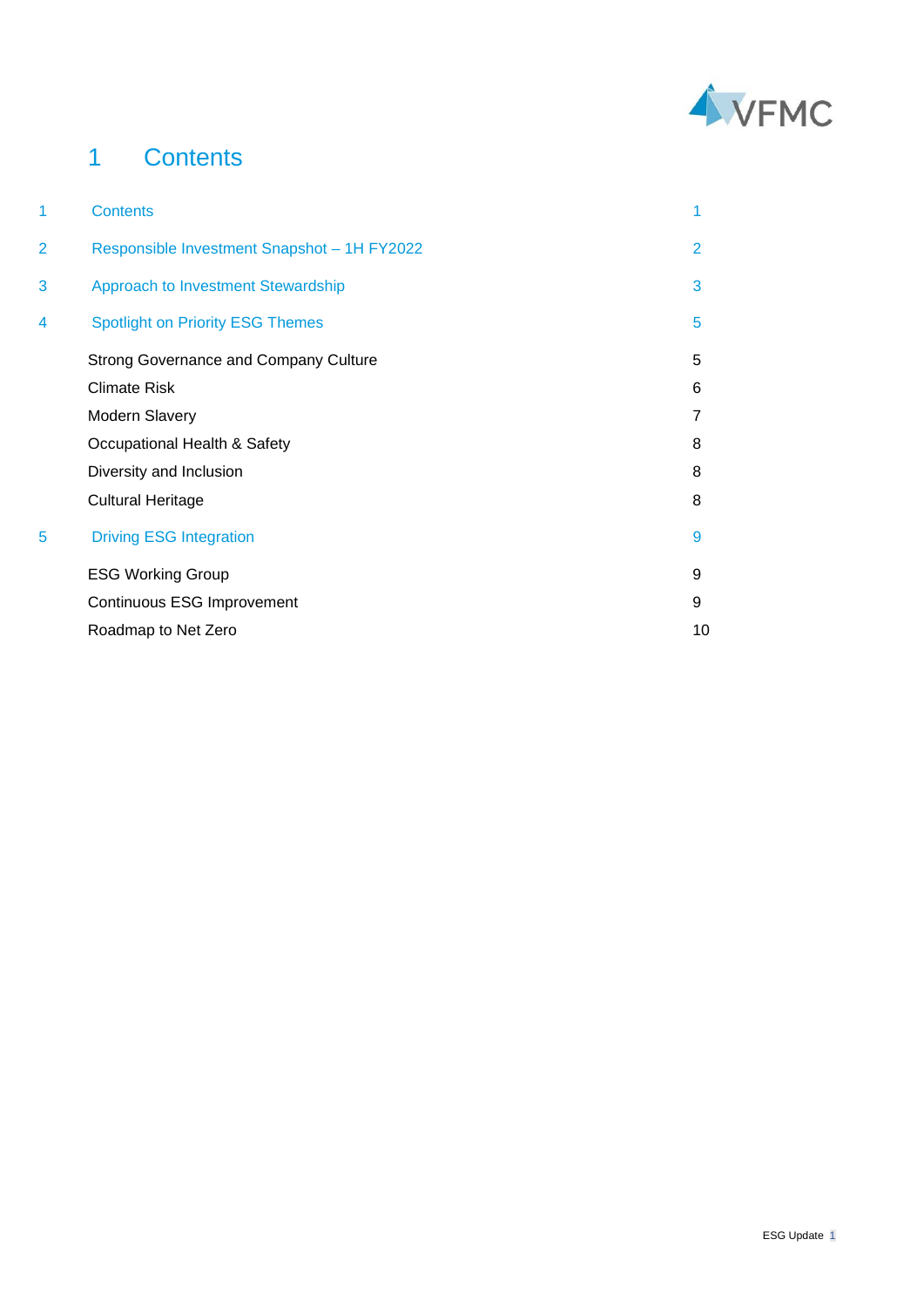

# 2 Responsible Investment Snapshot – 1H FY2022

This Responsible Investment Update provides an overview of how VFMC has approached investment stewardship and managed environmental, social and governance (ESG) issues for the six months ending 31 December 2021 (1H FY 2022).



20

 $\circ$ 

sting for impact

latory risk Remuneration

16  $16$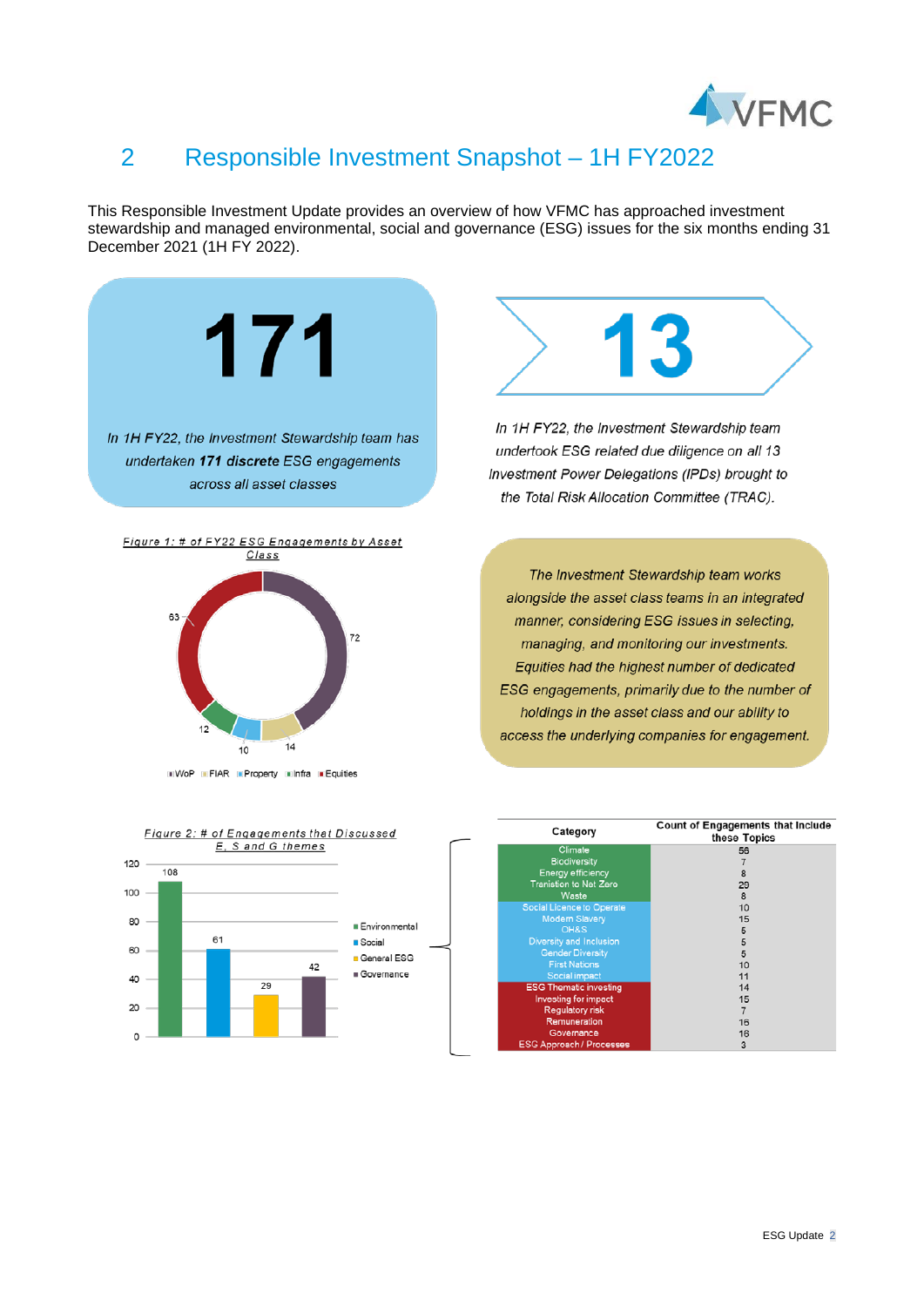

# 3 Approach to Investment Stewardship

VFMC seeks to improve risk-adjusted returns by being an active and responsible steward of our clients' capital and managing environmental, social, and governance (ESG) issues alongside other investment factors. VFMC's approach to investment stewardship supports our purpose to manage the long-term investments of Victorian State Government entities.

#### Our purpose



VFMC applies 'decision useful' priority ESG themes to investment portfolios and major pillars of activity. These themes are outlined in Figure 1 below, with priority themes bolded.

*Figure 1: Examples of ESG Themes*

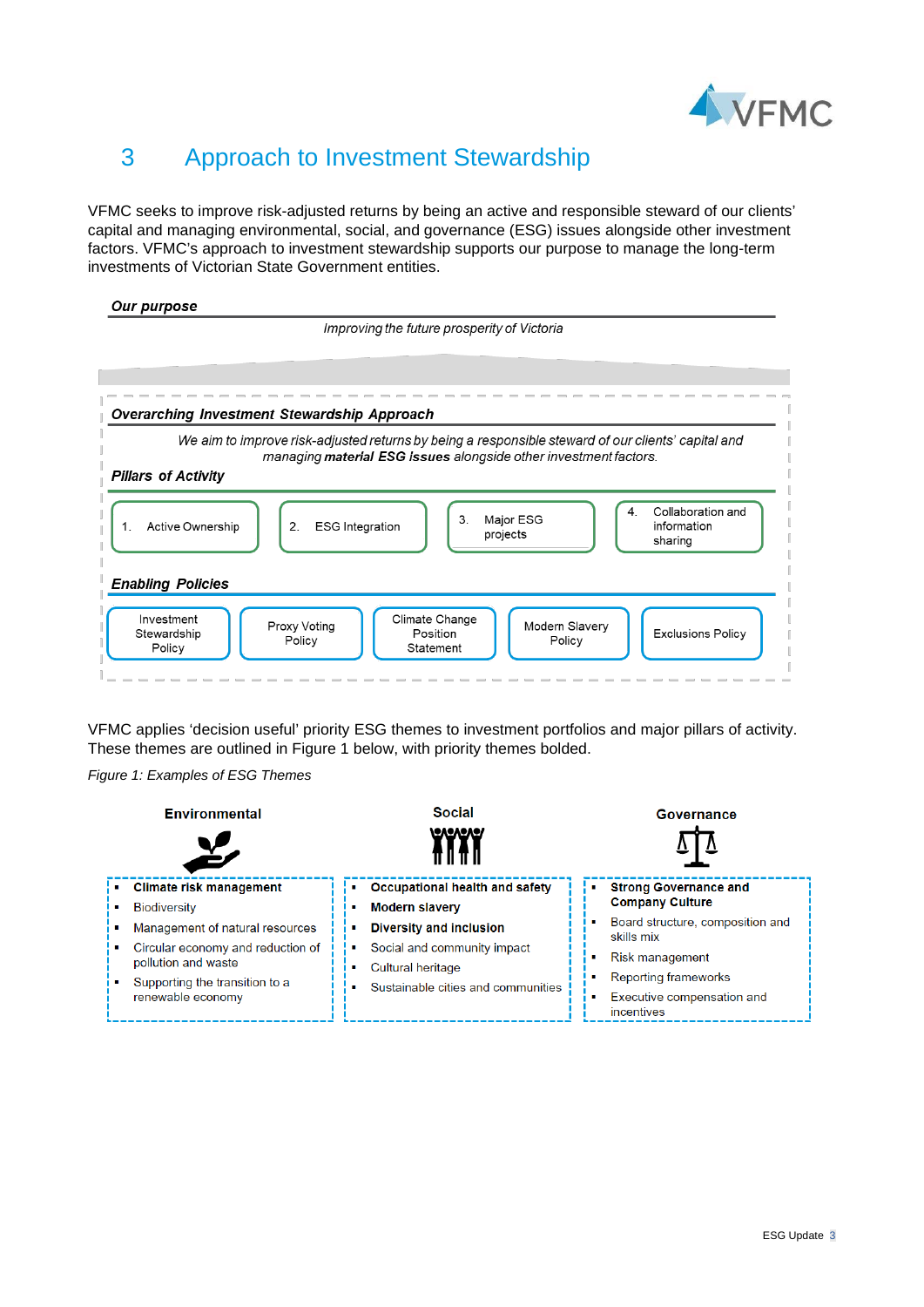

#### **UN Sustainable Development Goals**

The UN Sustainable Development Goals (UNSDGs) provide an important framework for global action to end poverty and protect the environment across multi-lateral agencies, government, civil society, investors, and business. VFMC considers the relevant UNSDGs as one of a number inputs into what we do (our products and services) and how we do it (our culture and operations). Table 1 aligns our ESG priority themes to related UNSDGs.

*Table 1: Current ESG Priority Themes Mapped to UNSDGs*

| <b>Priority ESG themes</b>                                              | <b>Related SDGs</b>                                                                                                                                                                                                            |
|-------------------------------------------------------------------------|--------------------------------------------------------------------------------------------------------------------------------------------------------------------------------------------------------------------------------|
| <b>Strong Governance and Company Culture</b>                            | SDG 16 - Peace, justice, and strong institutions                                                                                                                                                                               |
| Climate Risk Management                                                 | SDG 7 – Affordable and clean energy<br>SDG 11 – Sustainable cities and communities<br>SDG 12 – Responsible consumption and production<br>SDG 13 - Climate action<br>$SDG$ 14 – Life below the water<br>$SDG$ 15 – Life on land |
| Work and Labour standards, including<br>modern slavery and human rights | $SDG$ 8 – Decent work and economic growth<br>SDG 10 – Reduce inequality                                                                                                                                                        |
| Occupational health and safety                                          | SDG 3 – Good health and wellbeing                                                                                                                                                                                              |
| Diversity and Inclusion                                                 | $SDG 5 - Gender equity$                                                                                                                                                                                                        |

#### **Industry Collaborations**

To maintain our robust approach to ESG risk, VFMC regularly collaborates and shares knowledge with peer investors and other industry participants. We also work with investment managers, investee companies and other institutional investors through investor-led initiatives to integrate, capture and monitor the positive social, environmental and governance impacts of investments.

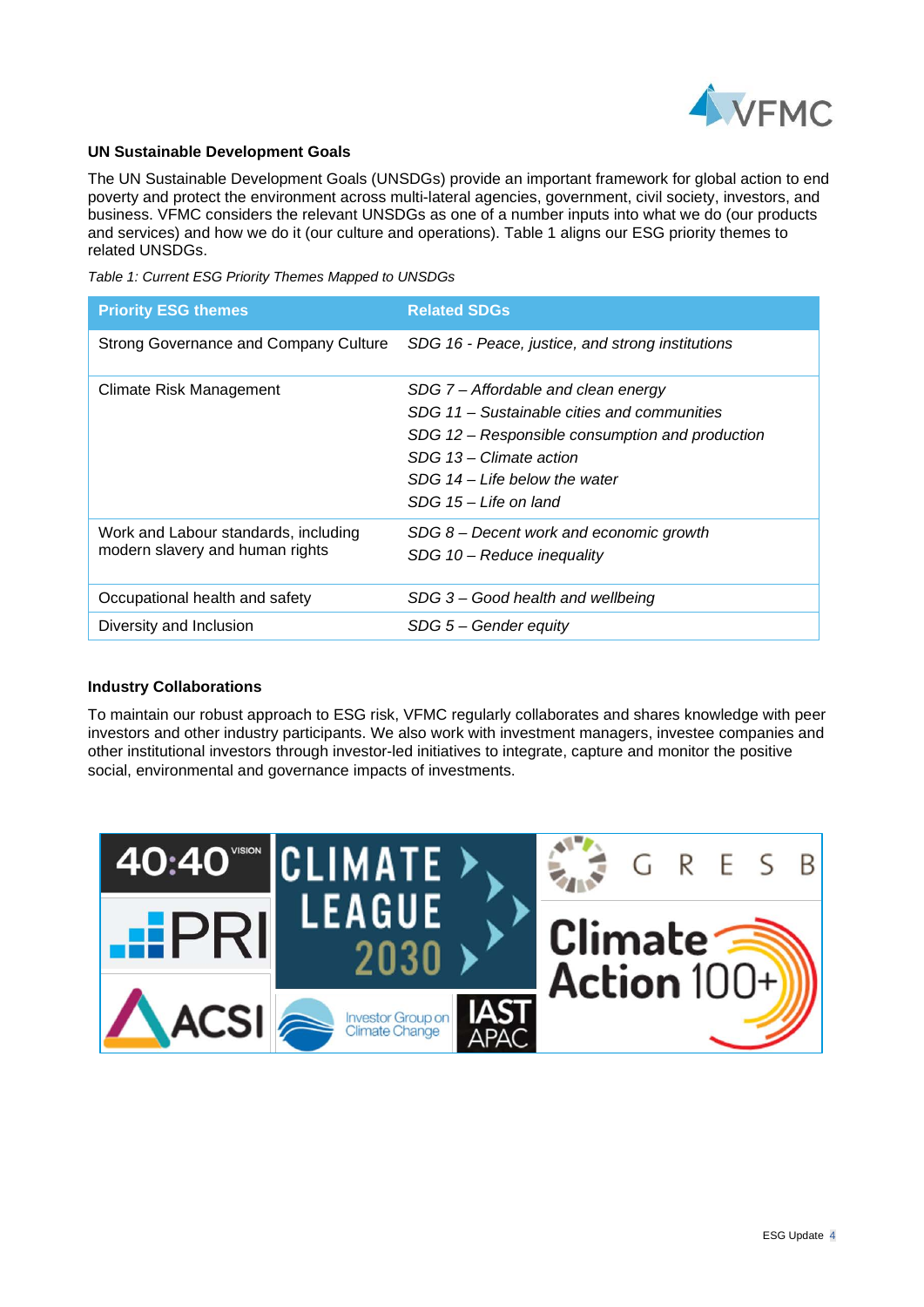

# 4 Spotlight on Priority ESG Themes

### Strong Governance and Company Culture

As a responsible owner, VFMC considers governance issues like transparency, board structure, director remuneration, company culture and conduct when making investment decisions.

We have recently formalised our activities related to corporate culture through the development of a new consideration framework. This framework helps us better understand and monitor investee companies' culture through activities including:

- Evaluating company policies and procedure e.g., Diversity & Inclusion Policies, Remuneration, Workplace Health and Safety, Code of Conduct and Whistleblower Policies;
- Monitoring human-capital related controversies e.g., incidents of sexual harassment, bullying, industrial relations disputes and underpayments, through direct engagement and market tools (Weekly Controversy Alert);
- Engaging with key stakeholders to discuss relevant themes such as staff wellbeing, remuneration structures, short and long term incentives linked to people metrics; and
- Assessing company disclosure on human capital metrics (disaggregated where possible).

#### **Case study: Preventing and addressing sexual harassment**



ACSI (of which VFMC is a member) recently commissioned the Australian Human Rights Commission to undertake research into sexual harassment at ASX200 companies. The research outlined the state of sexual harassment reporting in Australia's largest companies and provided recommendations to support the prevention and appropriate management of sexual harassment in the workplace - including a specific recommendation for institutional investors to '*Seek information on investee entities systems and processes to prevent and address sexual harassment'.*

The research shows publicly-disclosed information about sexual harassment can be deceptive and active engagement is needed to ensure a comprehensive understanding of the prevention and management systems in place. For example, higher instances of reporting, disclosure and remediation of sexual harassment may indicate the maturity of the governance frameworks supporting good corporate culture.

As part of our ESG processes, VFMC assesses both publicly available information and information sought directly from investee companies on their approach to addressing sexual harassment.

#### **Proxy Voting**

Voting at company Annual General Meetings (AGMs) provides investors like VFMC with a formal means to exercise ownership rights, hold company management accountable and potentially send a signal on any issues at hand. Contentious issues can arise for resolutions being voted on, and companies can be encouraged to respond if/where strong investor support is not received. Key areas of contention over 1H FY 2022 focussed on:

- Shareholder requisitioned resolutions (e.g., regarding climate risk management and human rights);
- Executive remuneration;
- Director appointments (skills, capacity, diversity, accountability); and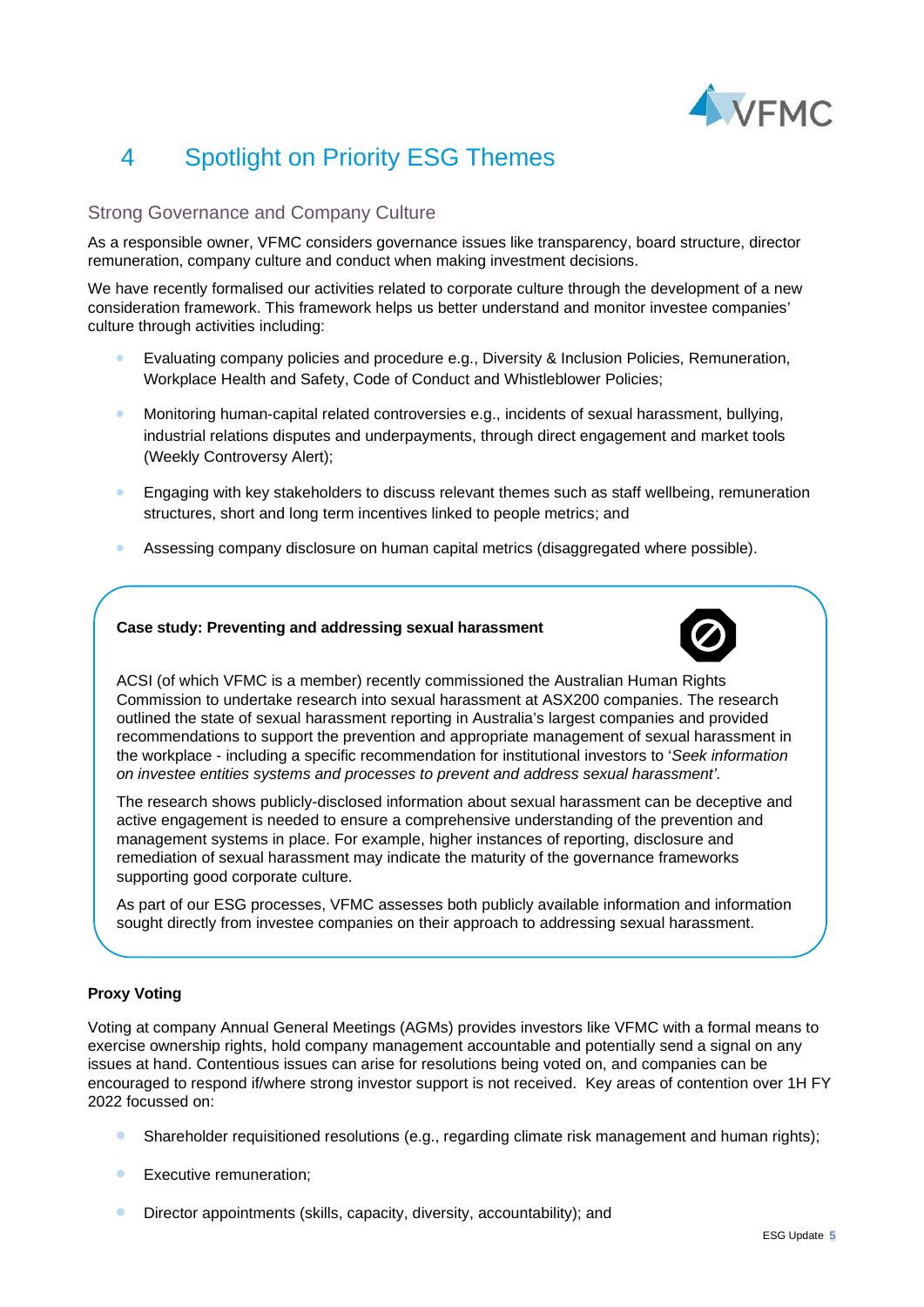

• Managing human capital (e.g., workforce wellbeing, retaining talent, remuneration).

VFMC's proxy voting statistics for the 2021 AGM season are available at **vfmc.vic.gov.au**

### Climate Risk

As the impacts of climate change continue to amplify, investors globally are viewing their portfolios through a climate risk lens, and considering how best to position portfolios to:

- 1. Manage the impact of climate risk and economic decarbonisation on portfolios; and
- 2. Safeguard their capital from increased risk of exposure to stranded assets.

In light of this, it is important that VFMC seeks to protect its portfolio from the potential investment implications of a decarbonising economy, including:

- **•** Impairment charges due to assets exposed to transition risks;
- Increased financing costs for capital raising due to increased climate-related credit risks;
- Damage and business interruption due to extreme weather events:
- Increased risk and reduced return forecast assumptions for asset classes; and
- **•** Impact to investee profit and loss from increased costs due to carbon prices.

Given climate risk is multi-dimensional and extends across multiple time periods, VFMC adopts a management approach that utilises levers at a company, whole-of-portfolio and systemic market-wide level. We assess top-down portfolio implications, as well as undertaking climate risk and opportunity assessment from a bottom-up perspective through the pre-investment due diligence and approval process.

In late 2020, VFMC partnered with an analytics and insights provider) to conduct a portfolio-wide climate risk assessment to support VFMC's second internal Task Force on Climate Related Financial Disclosures (TCFD) report to assess the investment portfolios exposure to physical and transition related climate risks. The learnings in the analysis, targeted company engagement in addition to our move towards a portfolio exclusion of thermal coal miners and coal powered generation will assist VFMC in mitigating growing climate-based market risks.

#### **Supporting the transition to Net Zero**

VFMC is committed to supporting economy-wide decarbonisation and the reduction of real-world greenhouse gas emissions. We have pledged to achieve net zero emissions by 2050 and are currently developing and implementing a 'roadmap to net zero' in line with the [COP-26 Just Transition Declaration.](https://ukcop26.org/supporting-the-conditions-for-a-just-transition-internationally/)

In addition to monitoring climate risk, VFMC also supports climate-positive investments which provide strong financial returns and also help drive the economy's transition towards net-zero emissions. This applies across all asset classes, from renewable infrastructure to sustainability-linked loans.

We are also continuing to pursue investment opportunities that benefit from climate-related structural trends driving the reduction of greenhouse gas emissions. This includes clean power, resource efficiency, sustainable nutrition, biodiversity, clean transport and the rise of the circular economy.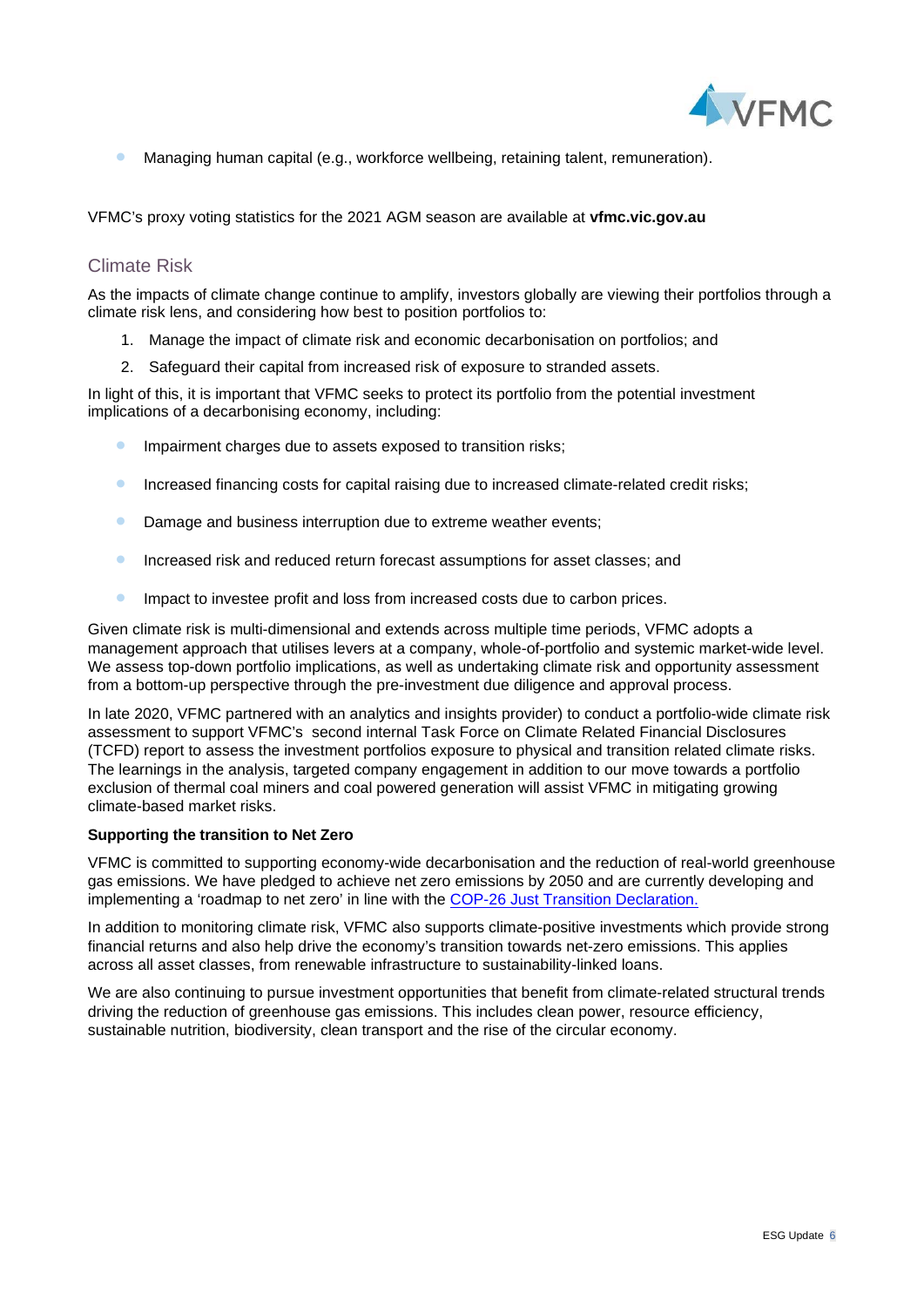

#### **Case study: Investing to support waste minimisation**



Waste minimisation and the circular economy is an emerging sustainable investment trend that is vital to achieving a net zero economy. Shifting to renewable energy sources will only address just over half the global greenhouse emissions cuts required to achieve the Paris Agreement's goal of limiting global warming to 1.5 degrees; the remaining half will be achieved by eliminating waste and pollution, and shifting to reused, repaired or remanufactured products and materials.

VFMC's ongoing engagement is designed to help focus the investment market on the circular economy outcomes and ESG-related tailwinds inherent in the business.

### Modern Slavery

VFMC recently completed its second submission of the Modern Slavery Statement. As part of this process, we have improved our governance frameworks that support the identification and reporting of Modern Slavery risk and developed a proprietary risk assessment model for our operations and supply chains.

*Figure 2: VFMC Modern Slavery Governance Structure*



We also undertook comprehensive Modern Slavery risk management and compliance activities with our people, partners and internal and external investment managers, such as:

- Including modern slavery considerations in procurement and legal due diligence processes;
- Including modern slavery considerations in pre-investment due diligence processes;
- Engaging with investee companies to drive the identification and remediation of modern slavery;
- Participating in modern slavery and human rights collaborative initiatives, such as the Investors Against Slavery and Trafficking (IAST) initiative;
- Voting in support of human-rights related shareholder resolutions, where appropriate and relevant; and
- Contributing to industry knowledge sharing through a UNPRI Infrastructure Advisory Committee case study highlighting our [modern slavery risk assessment approach](https://www.unpri.org/human-rights-case-studies/vfmc-tackling-modern-slavery-through-external-manager-engagement/8794.article) for our external managers.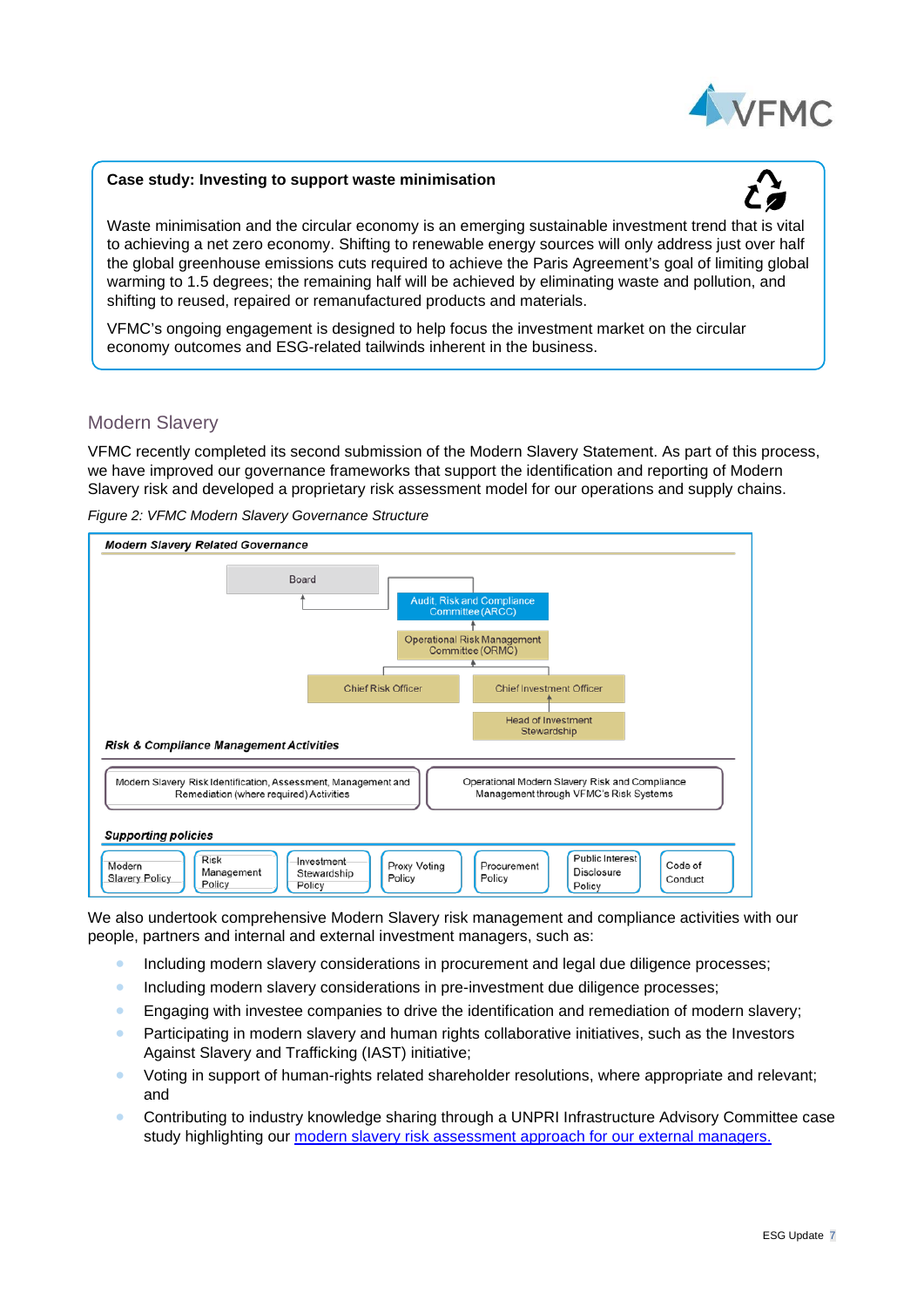

## Occupational Health & Safety

VFMC seeks to promote good governance and business practices that uphold workers' rights and provide safe working environments. Given the ongoing Occupational Health & Safety (OH&S) challenges faced by organisations due to COVID-19, much of our recent engagement focussed on how companies were supporting the physical health and safety and mental wellbeing of their people.

Examples of OH&S engagement include:

- VFMC recommended the inclusion of health and safety metrics such as Lost time injury frequency rate (LTIFR) or fatalities as gateway metrics within the incentive plans of a listed company. This is now being considered in the development of the FY2022 Remuneration Frameworks.
- In partnership with its International Equities manager and UNPRI, VFMC co-signed a letter requesting a European Airline to publicly and formally recognise employees' rights to form and join unions and commit to non-discrimination based on union membership. This follows recent whistleblower concerns around pilot fatigue and flight safety, which have highlighted the benefit of unions in supporting workplace dialogues, fair working conditions and safe and productive workplaces.

### Diversity and Inclusion

VFMC actively supports the business case for diversity in the workplace at an organisational level. We have been proactive in addressing gender balance within VFMC through our Gender Equality Action Plan, our investment approach and our participation in [40:40 vision,](https://www.hesta.com.au/4040Vision#whatare) an investor-led initiative that aims to see women fill 40% of executive roles in ASX200 listed companies by 2030.

We advocate for structural change by encouraging ASX200 companies to set medium and long-term targets for their executive leadership teams; make their plan public to employees, shareholders, investors and the business community; report annually on how they are tracking against targets; and pledge to achieve gender balance by 2030.

Some specific examples of VFMC's engagement and active ownership activities to promote diversity include:



**Governance**

Consider diversity in board appointments and voted against all-male boards.

**Investments**

Engaged Social Housing Bond provider to understand frameworks for measurement of positive social outcomes for women.



**Collaboration**

Active member of Vision 40:40 and undertook engagement with companies to achieve 40% female representation on boards and executive ranks.



**Engagement**

Met with company boards, fund managers and researchers to discuss their Diversity and Inclusion programs and policies.

### Cultural Heritage

VFMC is committed to upholding the rights and safeguarding cultural heritage assets of First Nations peoples through principled and constructive engagement. During H1 FY22, we sought to broaden our engagement with companies, particularly in the mining, oil and gas sector, on their frameworks for consultation and constructive engagement with First Nations peoples. Activities included:

• Participation in the ACSI working group and review of ACSI's Policy on Company Engagement with First Nations People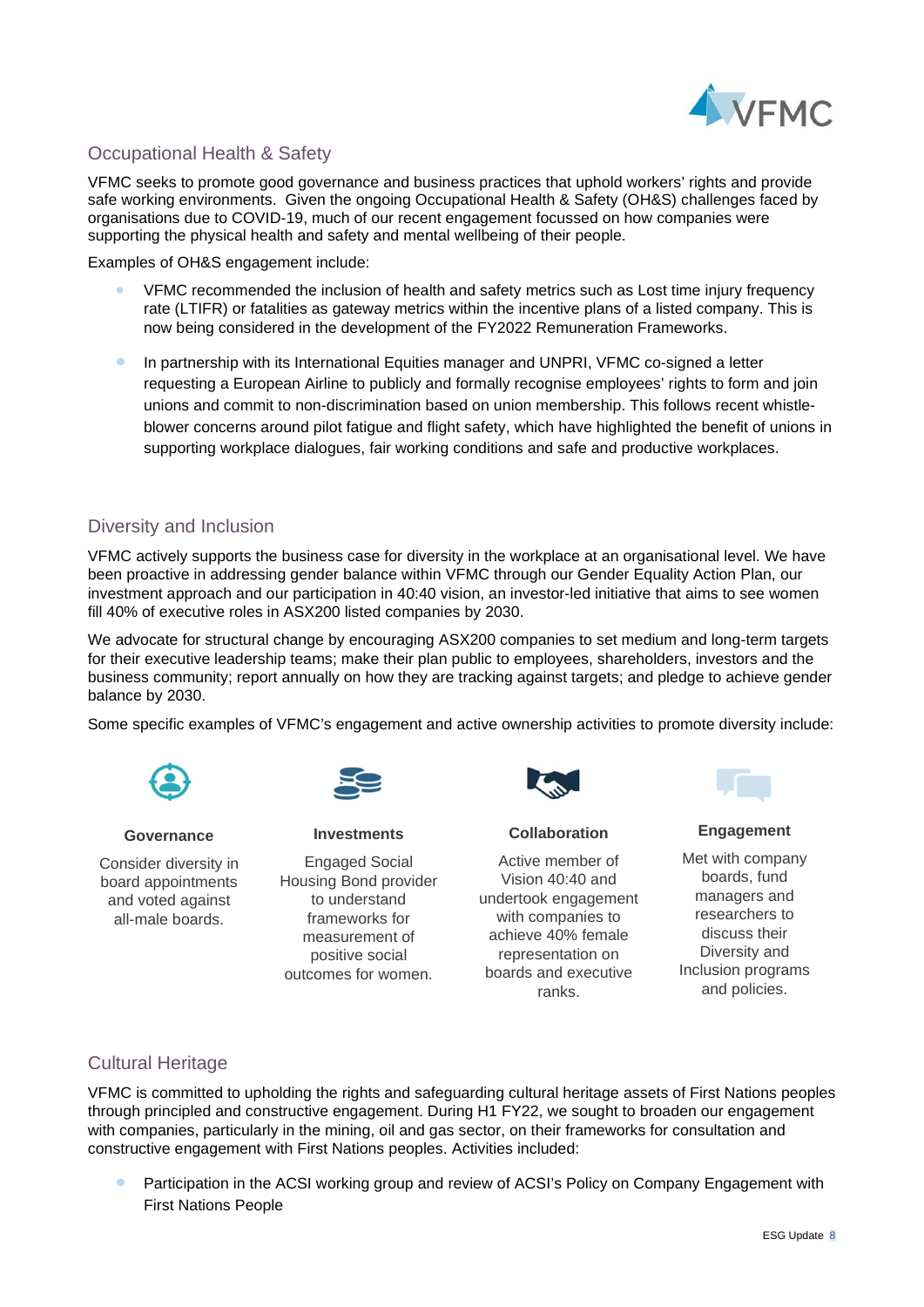

- Collaboration with industry peers in reviewing an ASX 200 miners' relationship with First Nations communities
- Seeking insights from First Nations leaders, policy and legal experts on the newly legislated Western Australia Cultural Heritage Bill.

# 5 Driving ESG Integration

## ESG Working Group

VFMC has established a multi-disciplinary ESG Working Group to further integrate ESG within our investment activities. The working group includes representatives from all investment classes and brings together experience across internal and external investment management functions. Group members share, discuss, and evaluate market insights to gain a holistic view of ESG risk and opportunities across VFMC, to enhance ESG investment decision making and ESG risk-adjusted returns.





## Continuous ESG Improvement

Keeping pace with ESG change requires an ongoing commitment to evolving ESG tools and processes, training, collaboration and knowledge-sharing. Recent highlights include:

- The development of a Sustainable Bond Assessment Framework utilising International Capital Market Association (ICMA) principles, to ensure consistent and robust evaluation of new sustainable bond issuances.
- **•** Investment in a sustainable Asian leaders equities fund due to its strong investment credentials, integrated ESG scoring framework and approach to climate risk mitigation, including a negative screen for the mining of thermal coal.
- Continued membership of the Global Real Estate Sustainability Benchmark (GRESB), to support ESG performance monitoring and drive continuous improvement in our Property and Infrastructure portfolios. In 2021, VFMC's property portfolio achieved an overall GRESB score of 84, compared to the GRESB average of 73. VMFC's infrastructure portfolio achieved an overall GRESB score of 85, compared to the GRESB average of 77.